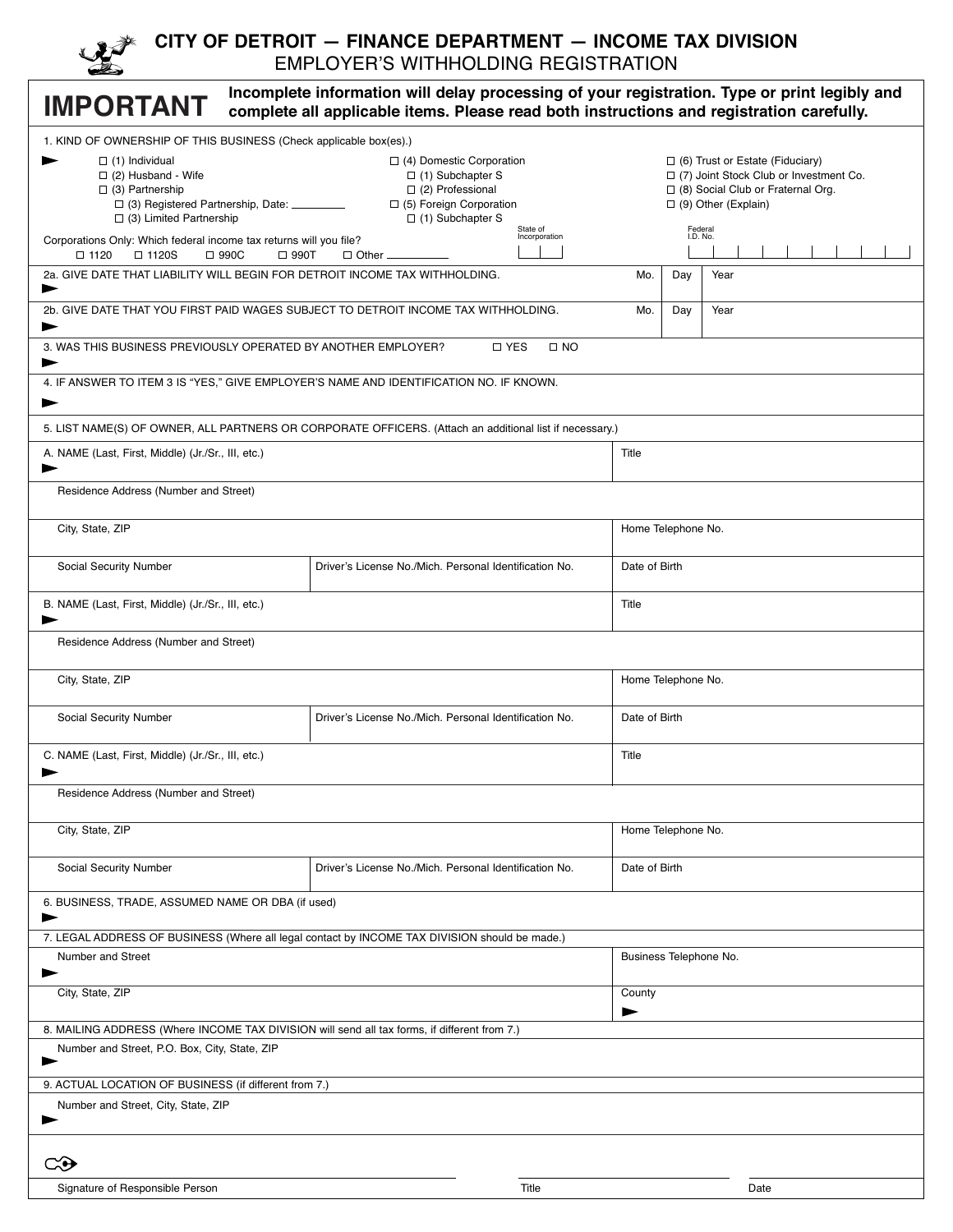#### **INSTRUCTIONS**

Each employer withholding City of Detroit Income Tax from employees' wages shall register with the Finance Department, Income Tax Division. The Federal Employer Identification Number assigned by the Internal Revenue Service will be used for the City of Detroit Income Tax Division records. If an employer does not have a federal identification number, application should be made to the Internal Revenue Service on Federal Form SS-4.

When the Federal Employer Identification Number is not required, an identification number will be assigned by the City of Detroit, Income Tax Division. If an employer is assigned a federal number at a later date, he must notify the City Income Tax Division, and he must use the federal number on all future correspondence with the City.

Read City of Detroit, Income Tax, Employer Withholding Instructions.

Mailing address:

City of Detroit Finance Department Income Tax Division Coleman A. Young Municipal Center 2 Woodward Ave., Suite 512 Detroit, Michigan 48226-3456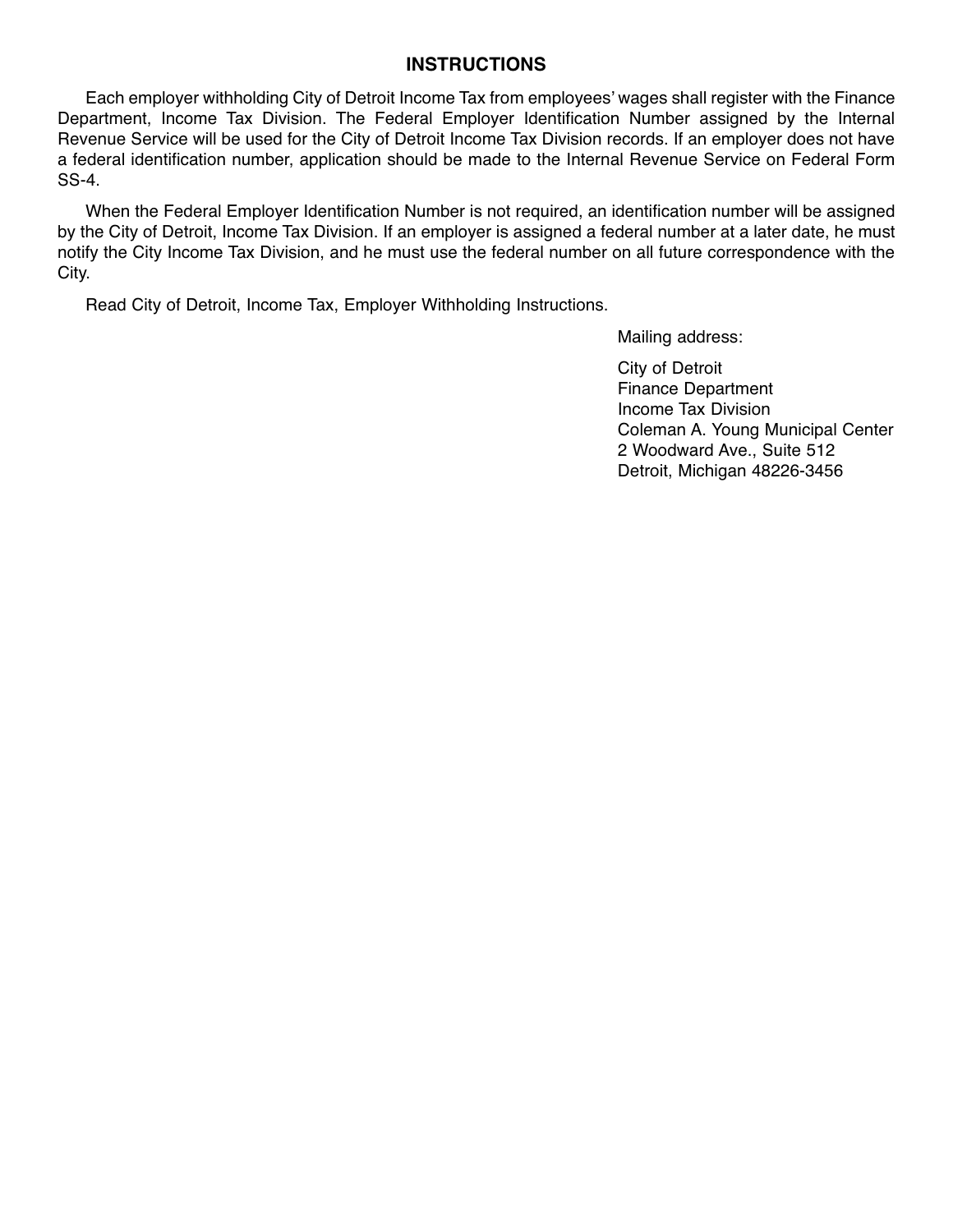City of **D**etroit Finance **D**epartment **I**ncome **T**ax **D**ivision Coleman **A**. Young Municipal Center 2 **W**oodward **A**venue, **S**uite 512 **D**etroit, Michigan48226



# EMP**LO**YER **WITHHOLDI**NG **I**N**ST**RUC**TIO**N**S** C**IT**Y **O**F **D**E**T**R**OIT I**NC**O**ME **TA**X

## **WHO HAS TO WITHHOLD**

Every employer is required to withhold that has a location in the City, or is doing business in the City, even if it has no location in the City. An "employer" is any individual, partnership, association, corporation, non-profit organization, governmental body or unit or agency or any other entity that employs one or more persons on a salary, bonus, wage, commission or other basis whether or not the employer is in a business.

Example: A construction firm from Ohio is doing work in Detroit. Even though it has no Detroit business location, the firm is required to withhold.

An employer who has locations both in and out of the City must withhold from all employees working in the City, and from all Detroit resident employees working in or out of the City. A non-profit organization in the City is required to withhold from its employees (although it is not engaging in business activity in the usual sense).

## REG**IST**R**ATIO**N

Every employer withholding Detroit City Income Tax must register with the City. The City will provide "Employer's Withholding Registration" forms. Complete the form by entering all the required information and mail to the Detroit Income Tax Division. Once registered, preprinted deposit forms will be mailed to the employer. The preprinted forms should be used whenever possible. The City of Detroit uses your Federal Employer Identification Number as your account number. If you have not yet received a Federal Employer Identification Number (FEIN), the City will provide a temporary number to be used until the Federal number is obtained. IN NO CASE SHOULD AN EMPLOYER USE A NUMBER ASSIGNED TO A PRIOR OWNER.

To close out a withholding account, submit Form D-941 as a "Final Return." Check the box in the lower left corner of the form and answer the applicable questions on the reverse side. Within 30 days after filing a "Final Return," a DW-3 Annual Reconciliation must be submitted with W-2 forms or acceptable electronic format. If a business is sold or transferred, each employer must file a separate return. Neither employer should report wages paid by the other employer. If a statutory merger or consolidation occurs, the continuing corporation will file in the same manner as it does for Federal income tax withholding purposes.

## C**O**MPEN**SATIO**N **S**UBJEC**T TO WITHHOLDI**NG

The Ordinance requires that the City of Detroit income tax be withheld from all compensation (including salaries, wages, commissions, bonuses, etc.) for services rendered or work performed in the city by nonresidents for whom Detroit is the predominant place of employment. Vacation pay, holiday pay, sick pay and a bonus paid to non-residents who perform part but not all of their work or services in Detroit is taxable in the same ratio as their work or services in Detroit.

Example: A nonresident employee who is subject to withholding on 60% of earnings, because 60% of the work is performed in Detroit, is also subject to withholding on 60% of vacation pay, holiday pay, bonus and salary or wages paid during periods of sickness.

# P**A**YMEN**TS** N**OT S**UBJEC**T TO WITHHOLDI**NG

Withholding does not apply to:

- 1) Wages paid domestic help,
- 2) Fees paid professionals, brokers and any other independent contractors, who are not employees of the payer.
- 3) Payment to a nonresident employee for work or services performed in Detroit, if the predominant place of employment is not Detroit, (see below)
- 4) Payment to a nonresident employee for work or services rendered outside the city,
- 5) Pensions and annuities, workers' compensation and similar benefits,
- 6) Amounts paid to an employee as reimbursement for expenses incurred on the job in performing services.

While individuals with income as described in items 1, 2, and 3 above are not subject to withholding, the income is taxable and the individuals are required to file an annual return and report such income if they are Detroit residents, or are nonresidents earning such income in Detroit.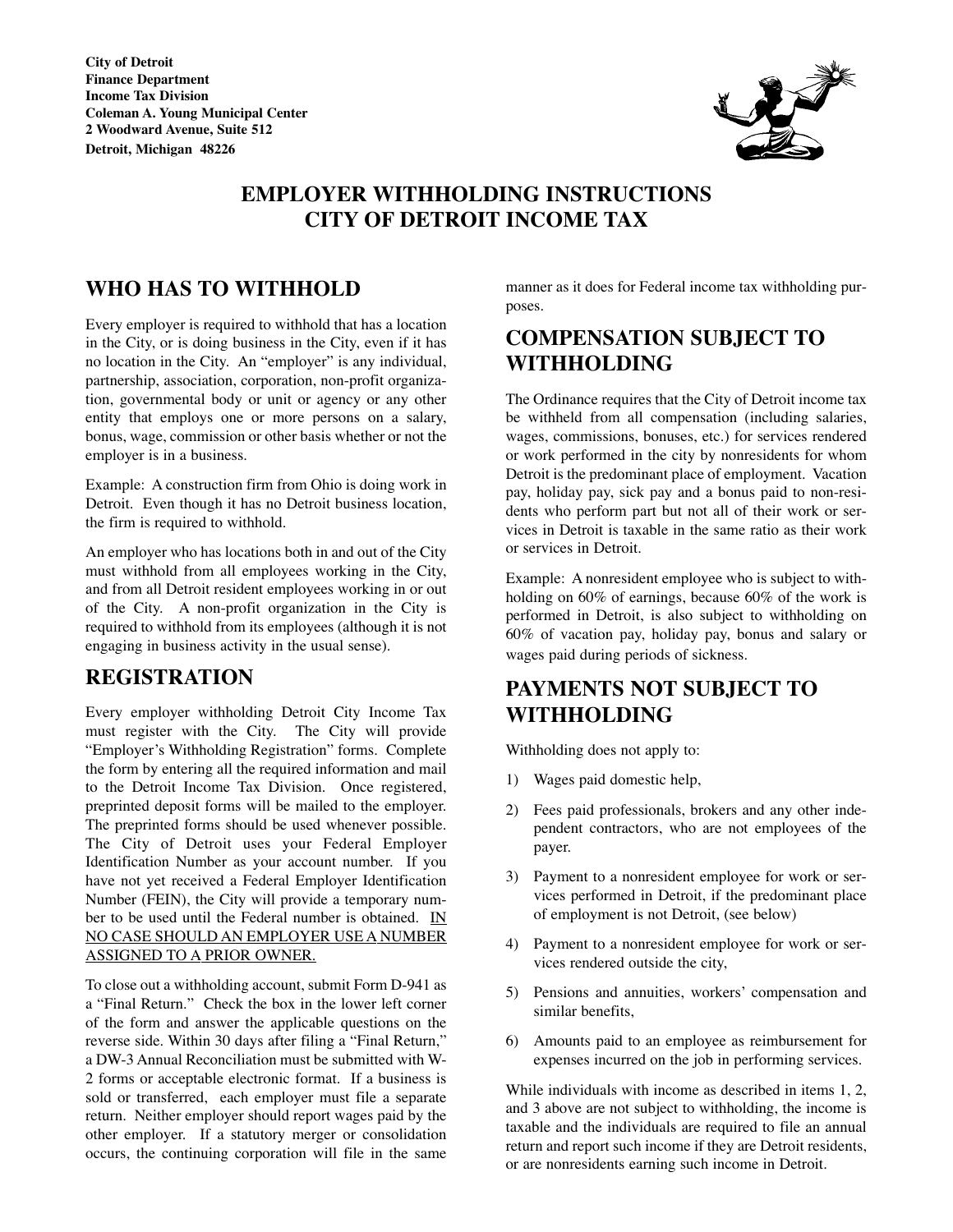#### **WHO TO WITHHOLD FROM**

Employers are required to withhold from the following employees:

- 1) All residents of the City of Detroit, whether or not they work in the city.
- 2) All nonresidents of the City of Detroit who have Detroit as their predominant place of employment.

An employee is anyone from whom an employer withholds either Federal income tax or social security tax.

## **RENAISSANCE ZONE EXCLUSION**

The Michigan Renaissance Zone Act, Act 376 of 1996, provides tax relief from certain taxes to qualified residents of a Renaissance Zone. One part of the tax relief is exemption from Detroit Income Tax liability. Residents of a zone qualify by filing a Statement of Eligibility with the City. After review and approval, the City will issue a Certificate of Qualification. The qualified taxpayer is to present the certificate to their employer(s) to gain relief from withholding. Upon presentation of the Certificate of Qualification, the employers are requested to stop withholding City of Detroit income tax as instructed by the certificate. If you have any questions concerning the Certificate of Qualification or eligibility, contact the Detroit Income Tax Division at 313/224-3315.

#### **DW-4 FORMS REQUIRED**

To determine each employee's place of residence and predominant place of employment, you must have each employee fill out an Employee's Withholding Certificate, Form DW-4. Only one Form DW-4 is required for each employee, even though the employee may be subject to withholding for two cities.

#### **FORM DW-4**

Form DW-4 "Employee's Withholding Certificate" is used to provide information needed by the employer to correctly withhold Detroit tax.

The place of residency for City withholding purposes is that which is named on Form DW-4, Line 2, by the employee. DO NOT define residency status by means of Postal Zip Code.

When properly filled out, the Form DW-4 will give the employee's city of residence and the two cities or communities in which he or she earned the greatest percentage of compensation. Most employees will only have one city of employment, of course, and will circle 100% as the percentage of compensation earned in that city. (See NON-RESIDENTS — PREDOMINANT PLACE OF EMPLOYMENT below).

The Form DW-4 is also the employee's statement of the number of exemptions claimed for self, spouse and dependents. Additional exemptions are not allowed for itemized deductions.

If an employee fails or refuses to file Form DW-4 with the employer, the employer is required to withhold tax at the resident rate without benefit of exemptions.

The City furnishes Form DW-4 without charge. Employers requiring quantities too large for mailing will be requested to pick them up at the Coleman A. Young Municipal Center, 2 Woodward Ave. Suite 512, Detroit.

**DO NOT MAIL COMPLETED DW-4 forms to the City.** They are for the employer's use only and must be retained.

## **INCOME TAX WITHHOLDING RATES**

The City of Detroit has suspended the individual tax rate reduction that was scheduled for July 1, 2004.

Income tax rates for the calendar year 2004 and subsequent years are as follows unless otherwise notified:

| <b>YEAR</b> | <b>RESIDENT</b> | <b>NONRESIDENT</b> |
|-------------|-----------------|--------------------|
| 2004        | $2.50\%$        | $1.25\%$           |
| 2005        | $2.50\%$        | $1.25\%$           |
| 2006        | $2.50\%$        | $1.25\%$           |
| 2007        | $2.50\%$        | $1.25\%$           |
| 2008        | $2.50\%$        | $1.25\%$           |
| 2009        | $2.50\%$        | $1.25\%$           |
| 2010        | $2.50\%$        | $1.25\%$           |

## **DETERMINING THE AMOUNT TO WITHHOLD**

The Detroit City Income Tax is a straight percentage of compensation after an adjustment for exemptions. Each exemption is valued at \$600.00 per year. For various pay periods, the exemption translates to the amounts in the table below:

#### **TABLES OF VALUES FOR ONE EXEMPTION**

| <b>Bi-Monthly</b>   | \$100.00 |
|---------------------|----------|
| <b>Monthly</b>      | 50.00    |
| <b>Semi-Monthly</b> | 25.00    |
| <b>Bi-Weekly</b>    | 23.08    |
| Weekly              | 11.54    |
| <b>Daily</b>        | 1.64     |

The above amounts are used to adjust gross pay for payroll withholding. The adjustment is (number of exemptions on Form DW-4) times the exemption value. On a weekly payroll for a wage earner with 3 exemptions, the adjustment is 3 times  $$11.54 = $34.62$ .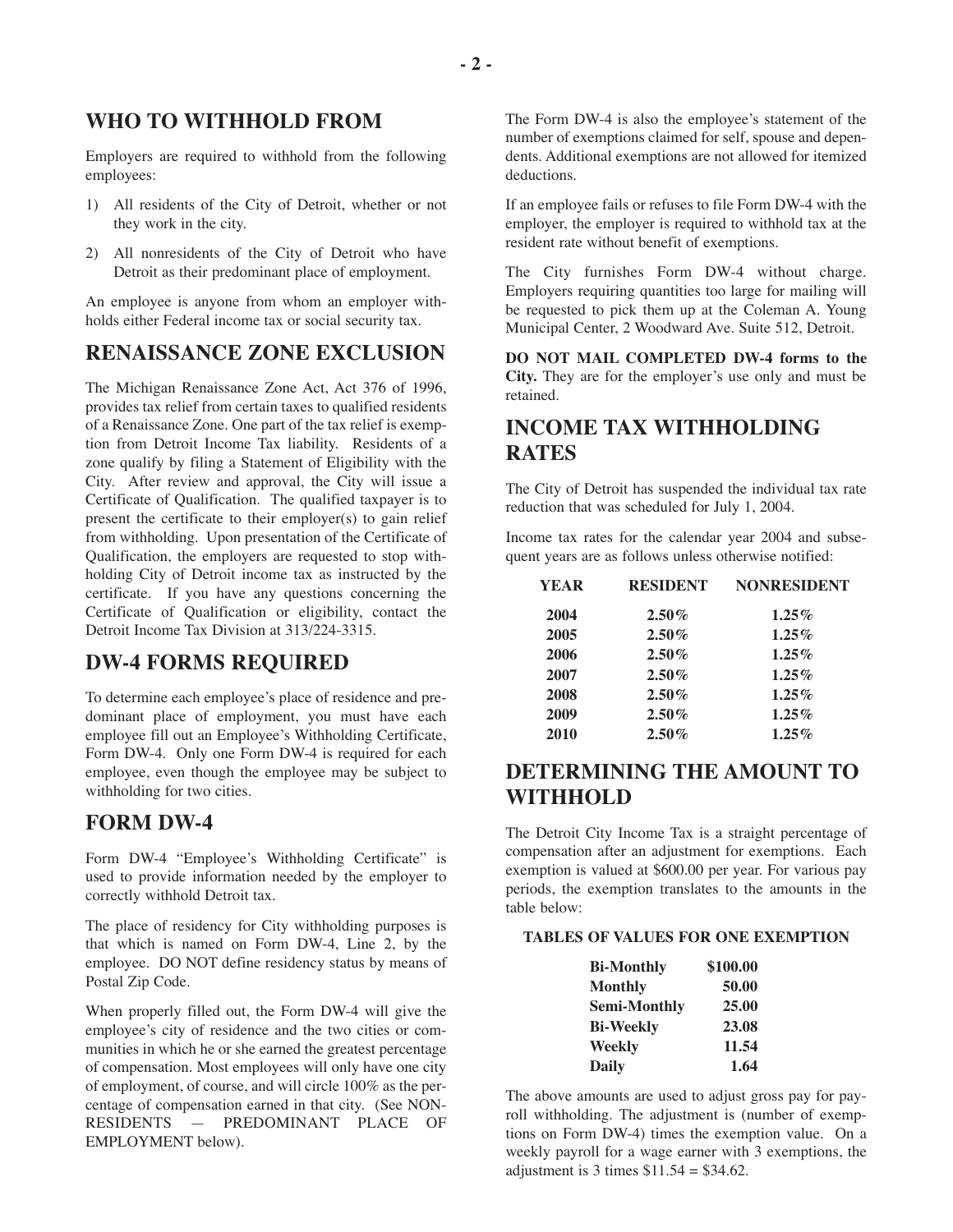Example: In 2005, the gross pay is \$200.00 per week and the wage earner lives in Detroit. The amount taxed is \$200.00 minus  $$34.62 = $165.38$ . Apply the 2.50% resident rate  $(.0250 \text{ times } $165.38 = $4.13)$ . Withhold \$4.13 from the employee.

The above method is applicable to all City of Detroit withholding for regular payrolls. For bonuses or other taxable earnings, paid in addition to the regular payroll, do not adjust for exemptions. Withhold the correct tax percentage from the entire additional amount.

## **PAYROLL PREPARATION BY COMPUTERS**

Since software used to compute the tax will vary, it is impossible to give an actual program. The following is a description of the method.

- 1) Multiply gross earnings by the percent earned in Detroit (100% for residents).
- 2) Multiply number of exemptions by the appropriate exemption value (per table of exemption values).

| <b>Bi-Monthly</b>   | \$100.00 |
|---------------------|----------|
| <b>Monthly</b>      | 50.00    |
| <b>Semi-Monthly</b> | 25.00    |
| <b>Bi-Weekly</b>    | 23.08    |
| Weekly              | 11.54    |
| <b>Daily</b>        | 1.64     |

- 3) Subtract the result of Step 2 from the result of Step 1.
- 4) Take 2.50% of the result of Step 3 for residents.

• Take 1.25% of the result of Step 3 for non-residents. This is the amount to be withheld (for the year 2005, as an example).

## **NONRESI**D**ENT** — J**OB PARTLY IN** D**ETROIT**

If a nonresident of Detroit works less than 100% of a job within the City of Detroit, the amount withheld should be based only on income that is earned in Detroit. If gross pay is \$200.00 and only 60% of the job is in Detroit, the gross pay for Detroit tax purposes is 60% of \$200.00, which is \$120.00. In this case compute the amount to be withheld for Detroit as if the worker had only earned \$120.00 gross pay.

Vacation pay, holiday pay, sick pay and bonus paid to nonresidents who perform part but not all of their work or services in Detroit is taxable in the same ratio as their normal work.

## **NONRESI**D**ENTS** — **PRE**D**OMINANT PLACE O**F **EMPLOYMENT**

Nonresidents of Detroit are subject to Detroit withholding only if Detroit is their predominant place of employment. The Ordinance defines predominant place of employment as "that city imposing a tax under a uniform city income tax ordinance other than the city of residence, in which the employee estimates he will earn the greatest percentage of his compensation from the employer, which percentage is 25% or more." Therefore, Detroit is a nonresident's predominant place of employment if:

- 1) A greater percentage of compensation is earned in Detroit than any other Michigan city with an income tax, except the city of residence; and
- 2) This greatest percentage constitutes 25% or more of total compensation paid.

An employee can have only one predominant place of employment. If a job is located in a city in Michigan other than Detroit, that levies income tax and a resident of Detroit works in that other city, the employer may withhold separately both Detroit and that city where the job is located. The rate to be withheld for the City of Detroit would be reduced by the amount withheld for the city where the job is located (the Detroit resident will still pay a total of 2.50% for the year 2005).

For telephone assistance with special problems, call 313/224-3315.

#### **PAYIN**G **T**H**E TA**X W**IT**HH**EL**D

Annually registered employer accounts will be mailed deposit forms preprinted with the name, address and Federal Identification Number of the account as it appears in our records. The preprinted forms should be used whenever possible. If the preprinted date is incorrect, line out the errors and enter the correct information. Always be sure the correct withholding period is entered on the deposit form.

# F**ORM** D-501 **EMPLOYER**'**S MONT**H**LY** D**EPOSIT**

A monthly deposit is required for each month in which the amount withheld exceeds \$100.00. Employers who remit monthly use Form D-501 "Employer's Monthly Deposit" for the first and second month of each calendar quarter. Form D-501 is never used for the third month of any quarter. Use Form D-941 quarterly return for the third deposit.